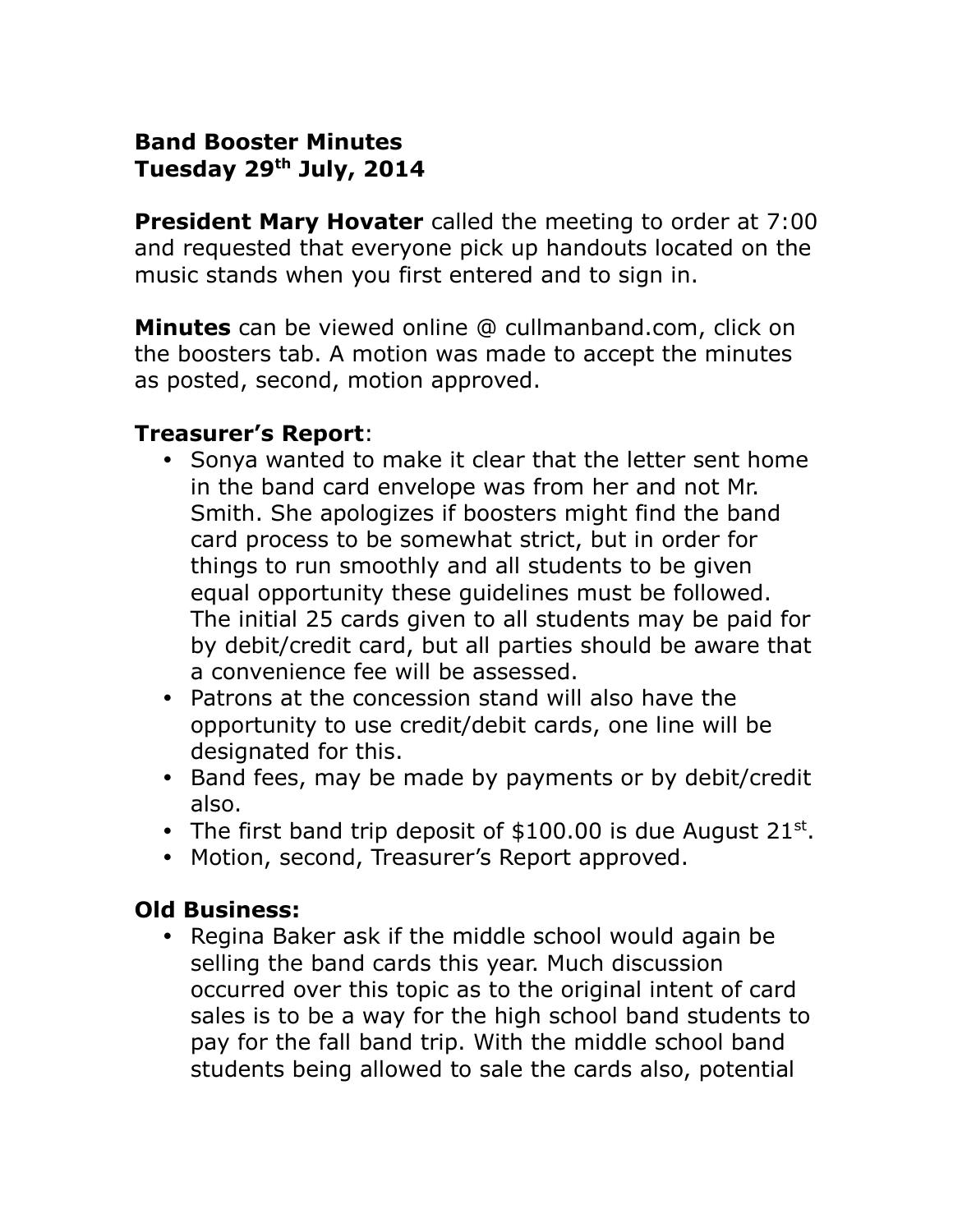high school sales are diminished. It takes away from the high school program as a whole since half of the money from every card sold by high school students goes to the band program as a whole, but all monies from middle school sales stay with the middle school, none is deposited into the band boosters account. Mrs. Bean stated that last year's band card sales is the best fund raiser the middle school has ever had. Other boosters stated their opinion on this topic, too numerous to list here. Anyone interested in the business of the Cullman Band Boosters, Inc. or that has an opinion about this or any other topic should make every effort to attend our meetings.

**Mr. Smith** has come in from band practice so he is given the floor to give his report so he can return to the practice field.

- Mary spoke to him upon his arrival as to the previous discussion about the band card sales. Mr. Smith stated that it is his goal in the future that all students, high school and middle school alike will sell band cards at the same time. He said that it is his responsibility to make sure that the middle school be adequately funded.
- Band Camp is going well, there have been no disciplinary issues, and all the students have good attitudes.
- Calendar remains the same.
- Highlighted communication options; Web Site cullmanband.com, Reminder 101, Twitter, Facebook.
- Noted the various handouts; Tips for New Parents, Orlando Trip Summary, etc.
- Mr. Smith ask if there were any questions for him. If not, he needs to get back to the band and melting faces and tossing babies.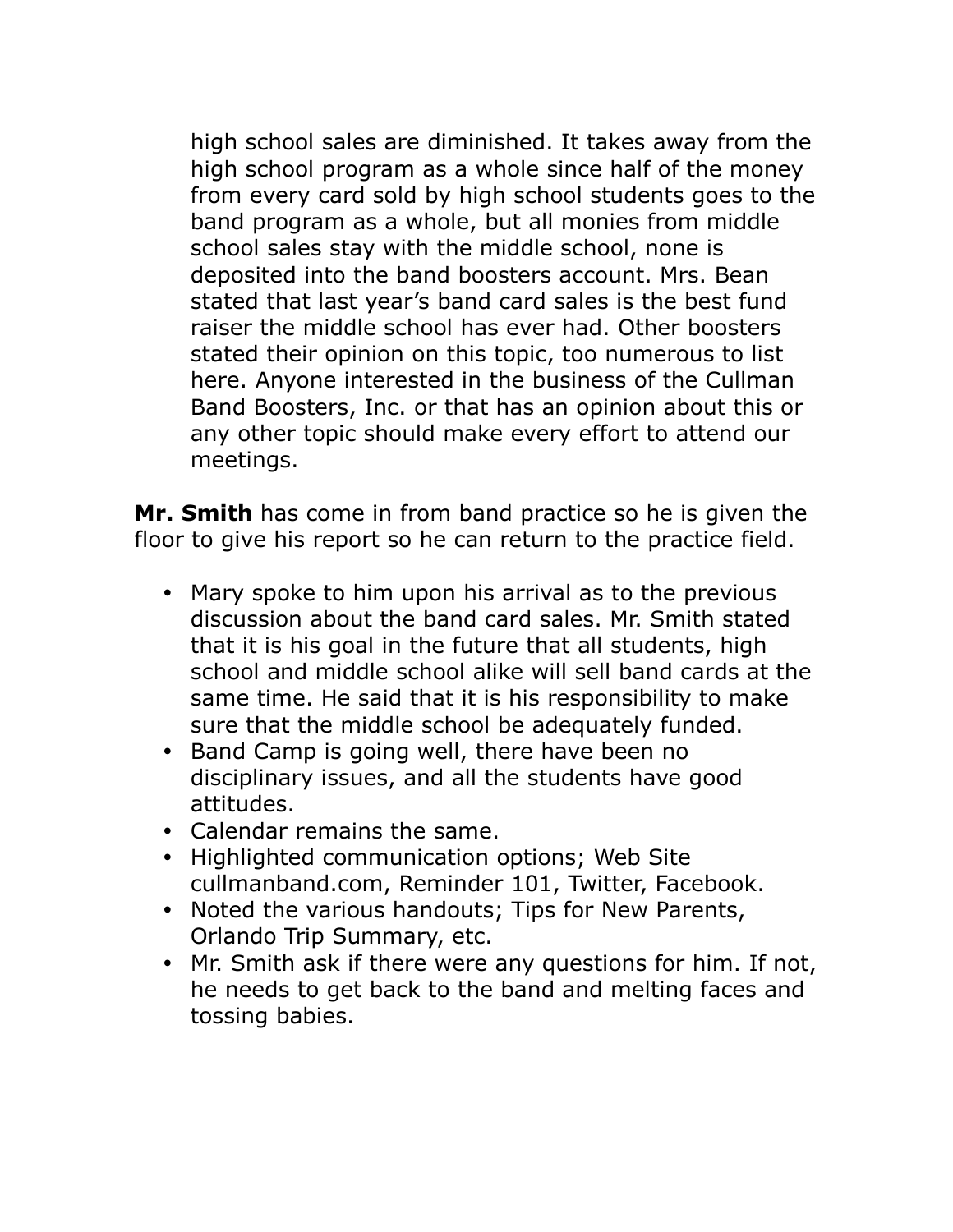Mary resumed the meeting

- Water volunteers are needed, you can volunteer right here and now, or you can volunteer online.
- Concession Stand; Terri is not present, but Mary stated that it is her understanding that there was a good turnout for the concession stand clean up.
- Ice Cream Social is Friday night, Tammy French is the chair for this event. Remember to bring your ice cream in a cooler and to bring a dipper.
- Uniforms; LaTonya stated that only one student still needs to be fitted. Students can only take their uniform if their fees have been paid. Please read over the uniform care section in the handbook, especially important is gauntlet care.
- Chaperones; Jackie stated all is good.
- Transportation; Marcia stated that we are still in need of a driver with a CDLP license.
- Equipment; John stated that as of present 11 people have signed up for the pit crew.
- Mary told everyone that Jon Burnham had to totally rebuild the director's stand that had been thrown into the woods and has reinforced the other one.
- Public Relations; Kathryn requested that anyone who takes pictures at any time to please send her copies.

# **Mrs. Bean's Report**:

- Band camp is going extremely well. The group has already learned their field positions. They will 'get it', it takes patience, time and practice. The staff is outstanding and very complimentary to the students. There are 80 members in the Beginning Band.
- Thanks to the high school students who come over in the afternoons to help.
- Special thanks to: Leslie Pruitt for the outstanding job she has did organizing the CMS band uniforms for distribution and fitting all the students; Mary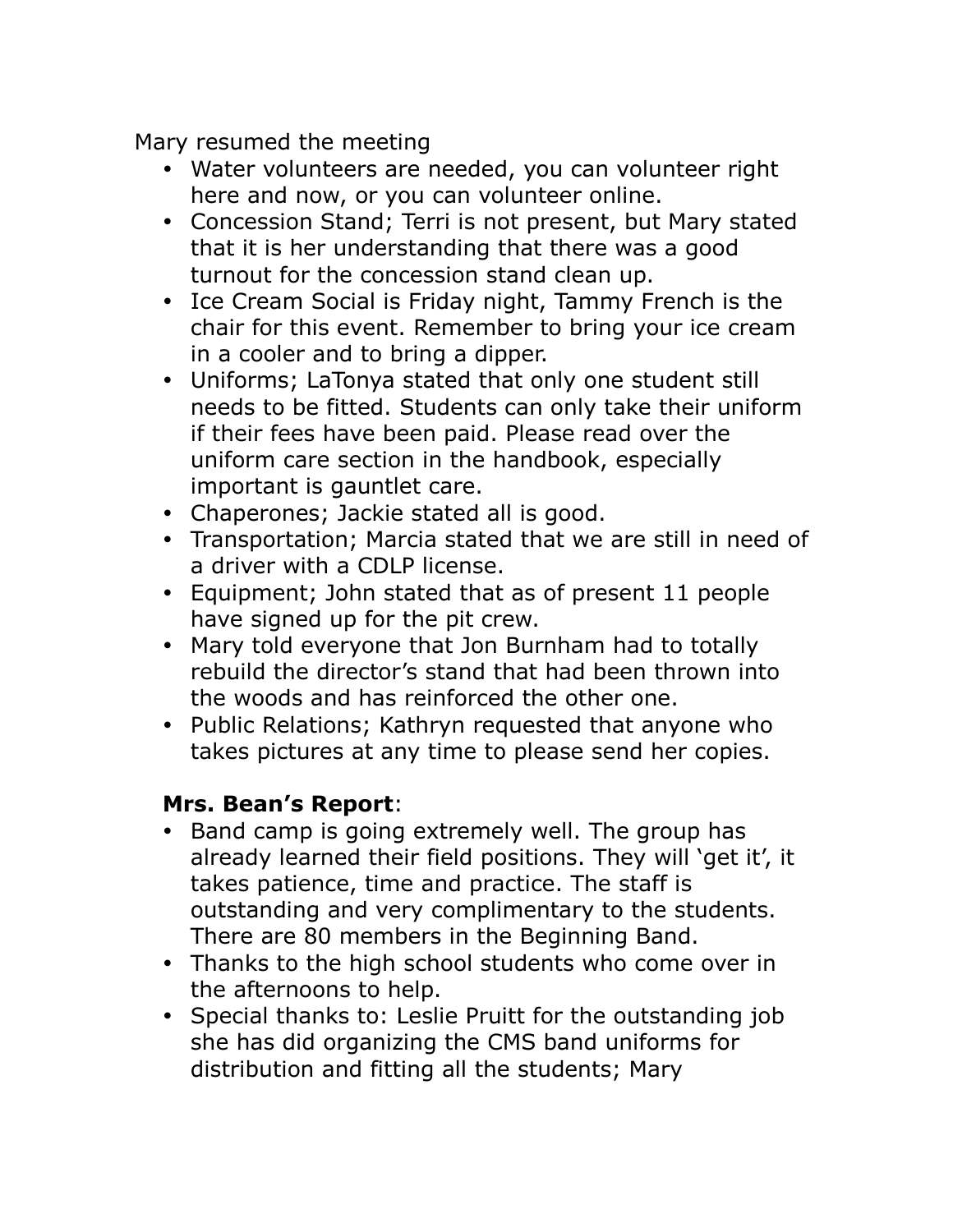Brengleman for help with uniforms and snacks; Susan and Roland Gay for help with drinks and snacks; Charles Childers for help with Color Guard Riffles, Box Tops, and Wal-Mart grants; Jackie and John Burnham for help with our end of camp pizza and pool party.

- Ray Bauchman (Alumni) has made a donation of eight new beginning band instruments to be used for any student unable to afford an instrument. This is a tremendous gift to these students and our program.
- Lavell and Jackie Thrasher have written a grant to the CCCDC requesting money for the purchase of a new timpani for the CMS band.
- Thank you to Office Equipment Company for providing the CMS Band with a copier.
- At the present time both the High School and Middle School have a game scheduled on the same date of September  $11<sup>th</sup>$ , a change is coming, as soon as it is made it will be announced.
- The new school owned instruments purchased by the band boosters are helping with our instrumentation.
- Please express your appreciation to our CCS Administration and Board Members for accommodating Beginning Band at CMS. Mr. Hill, Mr. Wiggins, and Dr. Page all work together to allow the sixth grade students to have the opportunity to have beginning band.
- Band pictures will be taken this Friday, students should arrive in uniform, and bring a change of clothing.
- Thanked everyone for coming to the booster meeting.

# **Mr. McDowell**

• There was no report from Mr. McDowell.